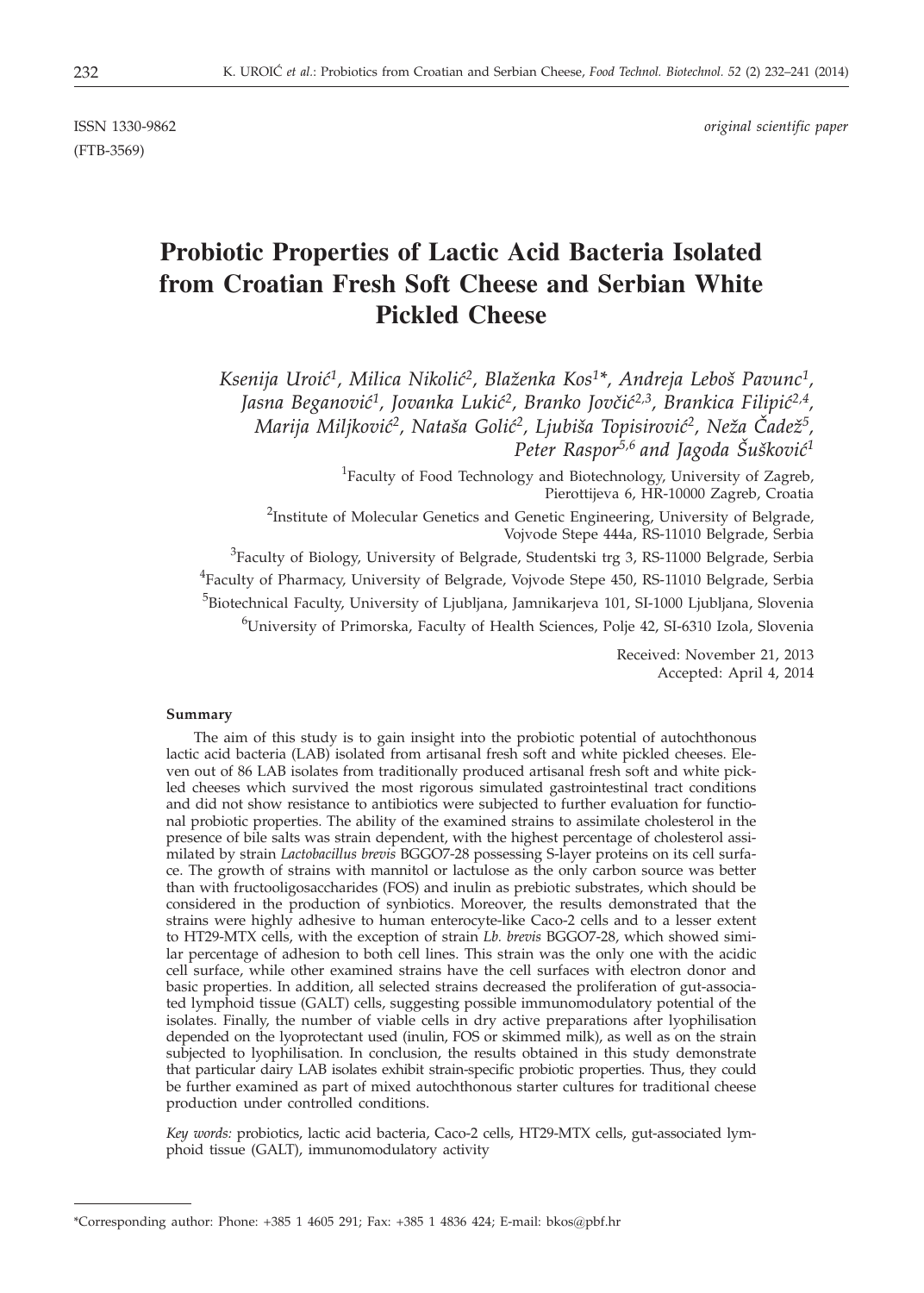### **Introduction**

In recent years, worldwide interest in the use of lactic acid bacteria (LAB) for health promotion and disease prevention in humans and animals has significantly increased. The term 'functional starters' relates to the bacterial cultures that possess specific properties contributing to food safety and sensory, technological, nutritional or health attributes. Due to the long history of safe use in human consumption, LAB currently have the 'Qualified Presumption of Safety' (QPS) status (*1*) and some probiotic LAB strains are already consumed as part of fermented food products or as dietary supplements (*2,3*). According to the FAO/WHO expert consultation group, probiotics are defined as 'live microorganisms which when administered in adequate amounts confer a health benefit on the host' (*4*). Over the past years the results of research in the field of probiotics have indicated that spectrum of LAB possessing probiotic features is broadening. However, beneficial effects of probiotics are shown to be strain specific, pointing to the need to use various natural sources to identify new probiotic candidates (*5–7*). Therefore, collection of LAB from spontaneously fermented autochthonous products is of great significance, since artisanal products are still manufactured in a traditional way in households located at specific ecological spots and they can serve as a valuable source of microbiota containing LAB with new properties.

Western Balkan Countries region is a distinct geographical area in Europe with the tradition of manufacturing artisanal dairy products by spontaneous milk fermentation without the addition of commercial starter cultures. Due to the specific manufacturing process, these products may represent a source of distinct autochthonous strains that could have probiotic potential and serve as 'natural starter cultures' (*8*). Our previous research on autochthonous LAB strains indicated that significant genetic diversity exists amongst analysed microorganisms (*9*).

The main aim of this study is to gain an insight in the probiotic potential of LAB natural isolates and the selection of new probiotic strains. In order to identify and select new probiotic candidates with specific beneficial effects, various screening systems have been used (*7*). The guidelines proposed by the FAO/WHO (*4*) for testing the probiotic potential of a given strain *in vitro* and/or *in vivo* are based on several safety and health criteria. Therefore, the survival of LAB isolates in the conditions simulating those in the gastrointestinal (GI) tract, along with their resistance to low pH, and tolerance to pepsin, bile salts and pancreatin were regularly examined. Functional properties (adhesion ability, bile salt hydrolase activity, assimilation of cholesterol and different prebiotics) as well as technological properties (lyophilisation with different lyoprotectants) of selected autochthonous LAB isolates were examined. Besides, recent studies have shown that probiotics exhibit health beneficial effects by directly modulating or down-regulating immune system through modification of immune response in gut-associated lymphoid tissue (GALT), preventing in that way the symptoms of inflammatory bowel disease, allergies and asthma (*10*). Hence, primary GALT cells have been suggested as an improved *in vitro* model for studying the interactions of microorganisms, due to the fact that they are non-transformed and non-tumourigenic (*11*). Moreover, due to accelerated appearance of bacteria resistant to more than one antibiotic (multiple resistance), one of the goals of this study is the analysis of antibiotic susceptibilities of potential probiotic strains and provision of their safe application in practice.

## **Materials and Methods**

#### *Bacterial strains and growth conditions*

LAB strains used in this study were isolated previously from white pickled and fresh soft cheeses traditionally manufactured in mountain regions in Serbia and lowland regions in Croatia, respectively, as described in detail by Golić et al. (9). In order to distinguish the origins of the isolates, strains were marked as BG when isolated from white pickled cheeses from Serbia and ZG when isolated from fresh soft cheeses from Croatia. Out of 86 LAB strains 45 were isolated from ten white pickled artisanal cheeses collected in Serbia from South Morava region (BGAL1, BGAL2, BGAL3 and BGLE1), Golija mountain (BGGO5, BGGO11 and BGGO7) and the mountainous region of Eastern Serbia (BGVL1, BGBU1 and BGRE2), and 41 strains were isolated from nine fresh soft artisanal cheeses collected in Croatia from Prigorje (ZGPR1, ZGPR2 and ZGPR3), Bilogorsko-Podravska region (ZGBP4, ZGBP5 and ZGBP6) and Zagorje (ZGZA7, ZGZA8 and ZGZA9).

The selected 86 LAB strains were further investigated and stored at  $-80$  °C in an appropriate medium, M17 or De Man Rogosa Sharpe (MRS) broth (Biolife, Milano, Italy) supplemented with 30 % (by volume) of glycerol (Gram-mol, Zagreb, Croatia). Stock LAB cultures were subcultured twice in MRS broth at 30 °C (Lactococcus and Leuconostoc strains) or at 37 °C (*Lactobacillus* and *Enterococcus* strains) prior to the experiments.

## *Cumulative effect of simulated gastric and intestinal juices on the survival of the isolates of autochthonous LAB*

The overnight culture of each isolate of autochthonous LAB was centrifuged (10 000×*g* for 1 min), washed twice and resuspended in 0.5 % (by mass per volume) of sterile NaCl solution. Washed cell suspensions were added into simulated gastric juice. The average initial viable cell count was about 8.7 log CFU/mL. Simulated gastric juice (pH=2;  $3 g/L$  of pepsin and 0.5 % (by mass per volume) of NaCl) and intestinal juice  $(3 g/L)$  of oxgall, 1 g/L of pancreatin and 0.5 % (by mass per volume) of NaCl) were prepared according to Kos *et al.* (*12*). Pepsin from porcine stomach mucus was obtained from Sigma- -Aldrich (St. Louis, MO, USA), pancreatin from Fluka Biochemika (Buchs, Switzerland) and oxgall from Difco (Detroit, MI, USA). After the exposure of the washed cell suspensions to simulated gastric juice (residence time 2 h), bacterial cells were centrifuged at 10 000×*g* for 1 min and resuspended in intestinal juice (residence time 4 h). Changes in total viable cell count were determined at the beginning and the end of treatment by pour plate method using MRS agar. Plates were incubated at optimal growth conditions for 48 h.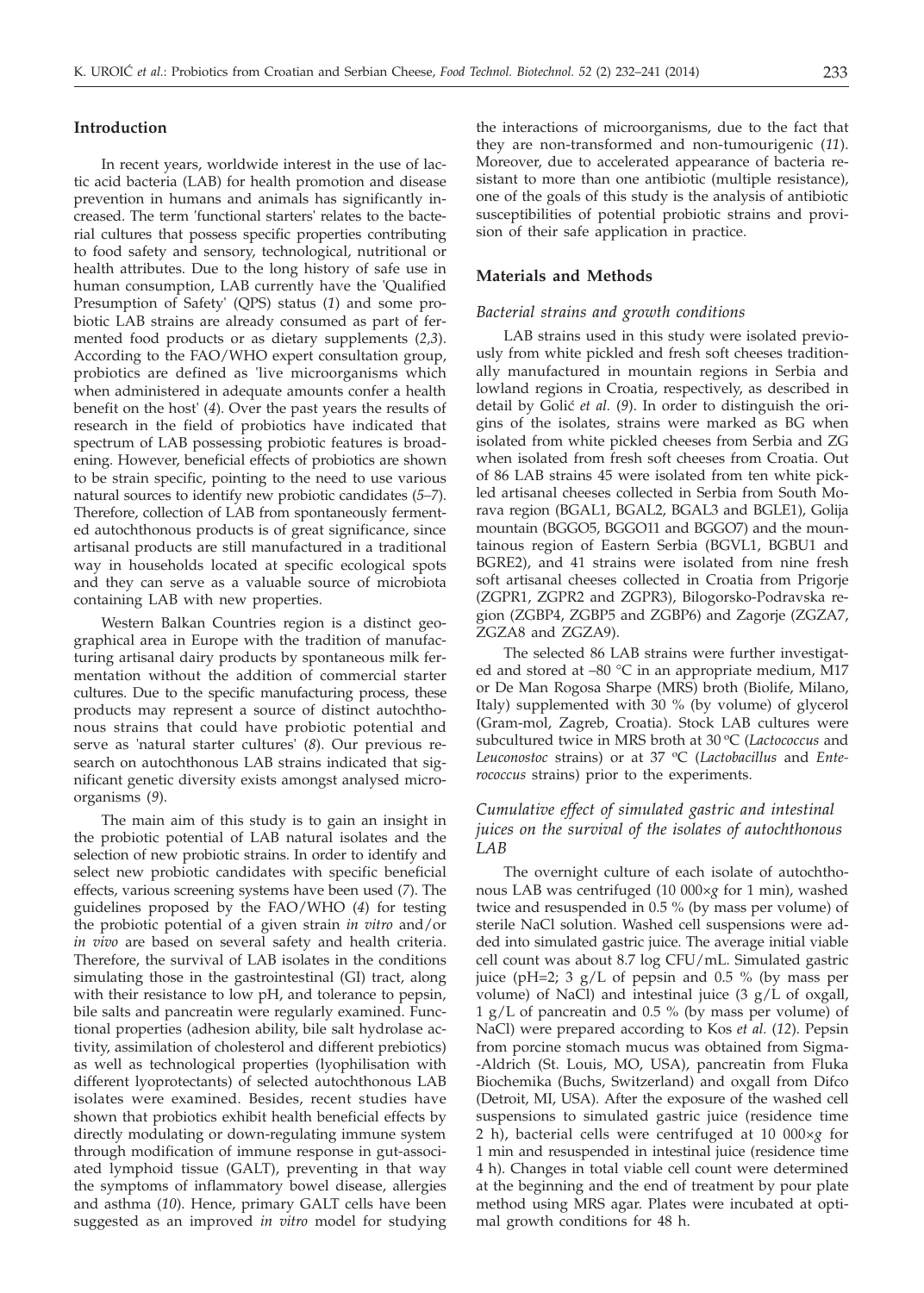## *Antibiotic susceptibility testing*

The overnight culture of each autochthonous LAB isolate was centrifuged (10 000*×g* for 1 min), washed twice and finally suspended in 0.5 % (mass per volume) of NaCl to a turbidity equivalent to that of McFarland standard no. 1. Autochthonous LAB isolates were examined for susceptibility to 12 different antibiotics: penicillin G, ampicillin, bacitracin, vancomycin, erythromycin, gentamicin, clindamycin, chloramphenicol, streptomycin, neomycin, tetracycline and novobiocin by agar disc diffusion method according to Mayerhofer *et al.* (*13*), using antimicrobial susceptibility test discs (Oxoid, Basingstoke, UK). Antibiotic discs were placed on agar plates inoculated with bacterial suspensions and incubated at appropriate growth conditions for 48 h. Inhibition zones around the discs were measured and expressed in diameter size (in mm), including the disc.

For the Etest, bacterial suspensions with a turbidity equivalent to McFarland standard no. 1 were inoculated on MRS agar plates. After the surface of the plates was dried, the Etest strips (M.I.C. Evaluator<sup>TM</sup>, Oxoid Ltd, Basingstoke, UK) of the tested antibiotic (ampicillin, clindamycin, gentamicin, streptomycin, tetracycline, erythromycin and vancomycin) were applied. The plates were incubated under the same conditions as the ones applied in antibiotic disk diffusion tests. The minimal inhibitory concentrations (MICs) were read directly from the test strip according to the manufacturer's instructions.

#### *Lyophilisation*

Lyophilisation of the bacterial cultures was performed according to Beganović et al. (14). Late exponential phase cells, grown in MRS medium, were collected by centrifugation at 3300×*g* for 15 min, washed twice and resuspended in 5 mL of phosphate-buffered saline (PBS) with or without the addition of lyoprotectant at 5 % (by mass per volume), including skimmed milk (Dukat, Zagreb, Croatia), inulin (Difco) and fructooligosaccharides (FOS) Raftilose® P95 (Orafti, Tienen, Belgium). Prepared cell suspensions were frozen at –80 °C for 12 h. Frozen cultures were freeze-dried in lyophilizer, model Christ Alpha 1–2 LD (B. Braun Biotech International GmbH, Melsungen, Germany). Viable cell count (CFU/mL) was determined before and after freeze-drying using the standard pour-plating method. Each experiment was conducted in triplicate.

## *Quantitative determination of bile salt hydrolase activity and cholesterol assimilation*

Determination of bile salt hydrolase (BSH) activity was performed by quantification of the amount of cholic acid liberated from conjugated bile salt sodium taurocholate (2 mg/mL added to MRS medium) by solvent extraction method, during 24 h of incubation of the examined strains (*15*).

The modified *o*-phthalaldehyde method was used to determine the amount of cholesterol (AppliChem, Darmstadt, Germany) in the supernatant, in the washing buffer where precipitated cholesterol was redissolved, and in the cell extract after cell disruption to obtain assimilated cholesterol after 24 h of incubation in MRS containing  $3 \text{ mg/mL}$  of oxgall and  $0.2 \text{ mg/mL}$  of cholesterol (*16*).

## *Assimilation of prebiotic substrates*

Prebiotic substrates mannitol (Difco), lactulose (Merck, Darmstadt, Germany), FOS and inulin were added to carbohydrate-free MRS broth to a final mass per volume ratio of 1 %. Prepared media were inoculated with washed cell suspension of culture grown overnight in MRS. The growth of autochthonous LAB strains after 24 h of incubation in MRS broth in which glucose was substituted with one of the prebiotic substrates was detected by absorbance measurement at 620 nm (microplate reader, model LKB 5060-006, LKB Vertriebs GmbH, Vienna, Austria), where the growth of respective strains in carbohydrate-free MRS basic medium served as control.

## *Properties of bacterial cell surface and adhesion of LAB strains to intestinal cell lines*

Microbial adhesion to solvents (MATS) for determination of hydrophobicity, and Lewis acid/base properties of the bacterial cell surfaces of the examined strains were evaluated as described by Kos *et al.* (*17*).

The colonocyte-like cell lines Caco-2 and HT29-MTX were used to determine the adhesion ability of the LAB isolates to mucosal surfaces in the intestine. Caco-2 cell lines were purchased from the European Collection of Cell Cultures (ECACC No. 86010202, Public Health England, Porton Down, UK) and HT29-MTX cell lines were kindly supplied by Dr. T. Lesuffleur (UMR S 938, INSERM, Paris, France) (*18*). The culture and maintenance of the cell lines were carried out following standard procedures (*19*) using Advanced Dulbecco's Modified Eagle Medium (DMEM; Gibco, Invitrogen, Paisley, UK) for Caco-2 and HT29-MTX cells supplemented with heat-inactivated foetal bovine serum  $(5\%$  for Caco-2, 10 % for HT29-MTX), L-glutamine (2 mM) and with a mixture of antibiotics (10 U/mL of penicillin, 10 mg/mL of streptomycin and  $50 \mu$ g/mL of gentamicin). Media and reagents were purchased from PAA Laboratories (Pasching, Austria). Intestinal cells were seeded in 24-well plates and cultivated until confluent differentiated monolayers were obtained. LAB isolates were cultured for 24 h and after washing twice with Dulbecco's PBS solution (Sigma- -Aldrich), they were resuspended in the corresponding cell line media without antibiotics at a concentration of about  $10^8$  CFU/mL. Cellular monolayers were also carefully washed and LAB suspensions were added at a ratio of LAB/eukaryotic cells of about 10:1. Adhesion experiments were carried out for 1 h at 37  $^{\circ}$ C, 5 % CO<sub>2</sub> and, afterwards, wells were gently washed to release unattached bacteria before proceeding with the lysis of cellular monolayers using 0.25 % Trypsin-EDTA solution (PAA Laboratories). Dilutions of samples, before and after adhesion, were made in PBS solution and LAB counts were determined on MRS or GM17 agar plates. The adhesion was calculated as the percentage of CFU of the adhered LAB strain per CFU of the added LAB strain. Experiments were carried out in two replicated plates and in each plate two wells were used per sample.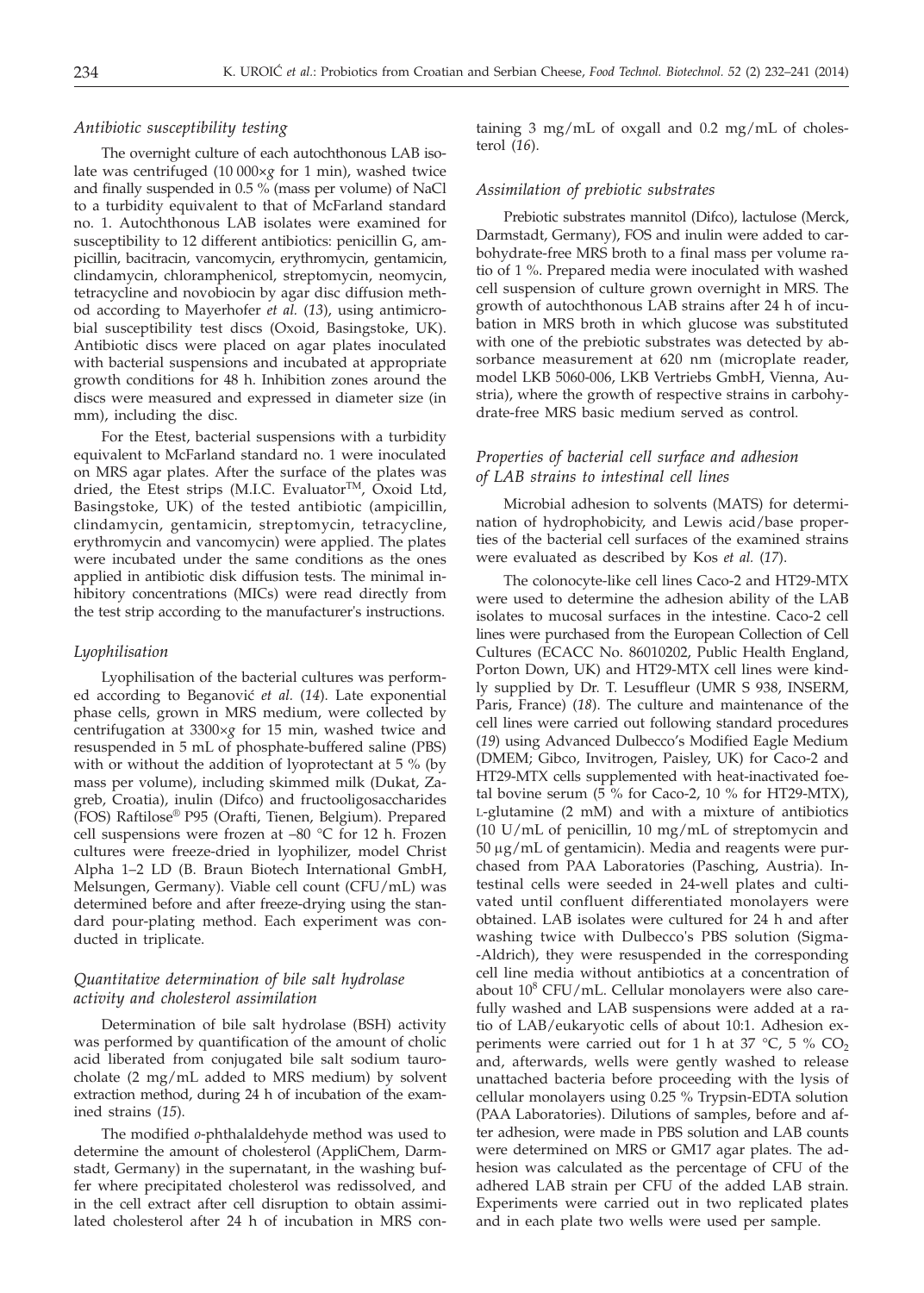# *Isolation of GALT from rat and its proliferation in the presence of non-viable LAB strains*

The LAB strains were grown in the same manner as described above. Overnight LAB cultures were harvested by centrifugation, washed twice with PBS and resuspended in 5 mL of the same buffer with a final cell suspension of  $10^7$  CFU/mL determined by plate counting. Cells were inactivated by UV light (in a UV chamber, 15 W, CAMAG, Muttenz, Switzerland) for 3 cycles of 30 min each. Plate counting was carried out after UV treatment to corroborate the absence of live LAB strains that could recover in proper medium. UV-inactivated LAB isolates were then divided in single-use aliquots, frozen in liquid N2 and stored at –80 °C until use (*20*).

The isolation of GALT from rat was approved by the Animal Experimentation Ethical Committee at the University of Belgrade, Serbia, and performed strictly in accordance with International Directives. Three healthy male Wistar rats (6–8 weeks old) were purchased from the Farm of the Military Medical Academy, Belgrade, Serbia. All animals were housed in the animal facility at the Faculty of Pharmacy, University of Belgrade, Serbia, under the standard conditions (23–25 °C with 12:12 h reversed light/dark cycle). Rats were fed with a commercial diet having unlimited access to standard rat food and tap water. Each animal was anaesthetized with  $CO<sub>2</sub>$  and, once assured the loss of corneal reflex, its intestine was excised from the jejunum to the ileocaecal junction. Small intestine was transfered in the ice-cold Hanks' balanced salt solution (HBSS, without calcium and magnesium, Gibco, Invitrogen) and kept at  $4 °C$  until processing. Finally, the animals were euthanized using the increased  $CO<sub>2</sub>$  concentration.

The isolation of lymphocytes, *i.e.* Peyer´s patch lymphocytes (PPL) and intestinal epithelium lymphocytes (IEL) from GALT was carried out as described by Hidalgo-Cantabrana *et al.* (*21*). Briefly, small pieces of the cleaned small intestine were incubated with HBSS containing gentamicin 500 mg/mL (AppliChem GmbH), penicillin 20 IU/mL (PAA Laboratories), streptomycin 2 µg/mL (PAA Laboratories) and 10 mM 2-[4-(2-hydroxyethyl) piperazin-1-yl]ethanesulfonic acid (HEPES buffer; Lonza, Walkersville, MD, USA). Treatments with HBSS containing 2 mM DTT and 10 mM HEPES, pH=7.2, and HBSS containing 1 mM EDTA and 1 mM HEPES, pH= 7.2, were applied to release the IEL lymphocyte subset. Incubation in RPMI-1640 medium (Sigma-Aldrich) with 2 mM L-glutamine (PAA Laboratories), 25 mM HEPES, 10 % heat-inactivated FBS, 100 µg/mL of each streptomycin (Sigma-Aldrich) and ampicillin (Sigma-Aldrich), and collagenase 100 IU/mL (Gibco, Invitrogen) was used to isolate PPL subset of lymphocytes. The PPL and IEL present in the supernatants were purified using Percoll gradient (Sigma-Aldrich) (from 66 to 47 and then to 25 %), and then resuspended in RPMI-1640 medium with antibiotics.

To quantify the response of GALT to different tested factors,  $2.10<sup>5</sup>$  lymphocyte cells were incubated with UV--inactivated LAB at a ratio of 1:5 in RPMI-1640 medium containing antibiotics at 37 °C with 5 %  $CO<sub>2</sub>$  for 4 days. GALT cells were grown in triplicate in 96-well round-bottom microtiter plates. The proliferation of GALT lymphocytes was determined by Amersham Cell Proliferation Biotrak ELISA System (GE Healthcare, Buckinghamshire, UK) following the manufacturer´s instructions. Results were compared with negative control (lymphocytes growing in complete RPMI-1640 medium with antibiotics) to test the immunomodulating capability of each factor.

## *Statistical analysis*

The results are presented as the average values of three batches for each of the samples with error bars representing the standard deviations. Analysis of variance (ANOVA) was used to determine statistically significant differences among treatments using STATISTICA v. 9.0 software (StatSoft Inc., Tulsa, OK, USA). *Post hoc* Duncan's multiple range test was used as a guide for pair comparisons of the treatment means. The differences between treatments that are described subsequently as being significant were determined at p<0.05.

## **Results and Discussion**

### *Selection of potential probiotic strains*

In a previous study, 86 LAB isolates with different profiles obtained by rep-PCR using  $(GTG)_5$  fingerprinting were identified by 16S rDNA sequencing (*9*). Later analysis of BGGO7-28 strain by amplified fragment length polymorphism (AFLP™) method provided by Belgian Coordinated Collections of Microorganisms/ Laboratory for Microbiology (BCCM/LMG, University of Ghent, Ghent, Belgium) identification service revealed that this strain is actually *Lactobacillus brevis*.

The ability to survive transit through the GI tract in high viable cell counts is an important probiotic property, hence 86 strains were tested for their tolerance to these most rigorous conditions. Selection of potential probiotic strains which could survive in the GI tract was performed on the basis of the measurements of strain survival in simulated gastric (pH=2) and intestinal juices. From the set of 86 LAB strains, isolated and identified in the previous study (*9*) from ten white pickled (marked as BG) and nine fresh soft cheeses (marked as ZG), 60 strains did not survive after 2 h of exposure to simulated gastric juice and 4 h of exposure to simulated intestinal juice. Among 26 LAB strains that survived in simulated GI tract conditions, strains *Lactococcus lactis* ssp. *lactis* BGLE1-6, *Lactobacillus plantarum* ZGPR2-25, *Lb. plantarum* ZGPR3-18, as well as *Lc. lactis* ssp. *lactis* biovar. *diacetylactis* BGAL1-1, *Lb. brevis* BGGO7-28, *Ec. faecium* ZGPR1-54 and *Ln. pseudomesenteroides* ZGBP4-14 achieved the best survival, as shown in Table 1. Although strains *Lb. casei* BGGO5-7 and *Lb. rhamnosus* BGGO5-47 did not survive the rigorous GI tract conditions, they were considered for further examination since they could be of interest as functional starter cultures in cheese production as the only representatives of their species. Besides, the rigorous GI tract conditions could be overcome by microencapsulation of the bacterial cells in different matrices. Recently, several authors have reported that the delivery of microencapsulated bacteria in food carriers improves their survival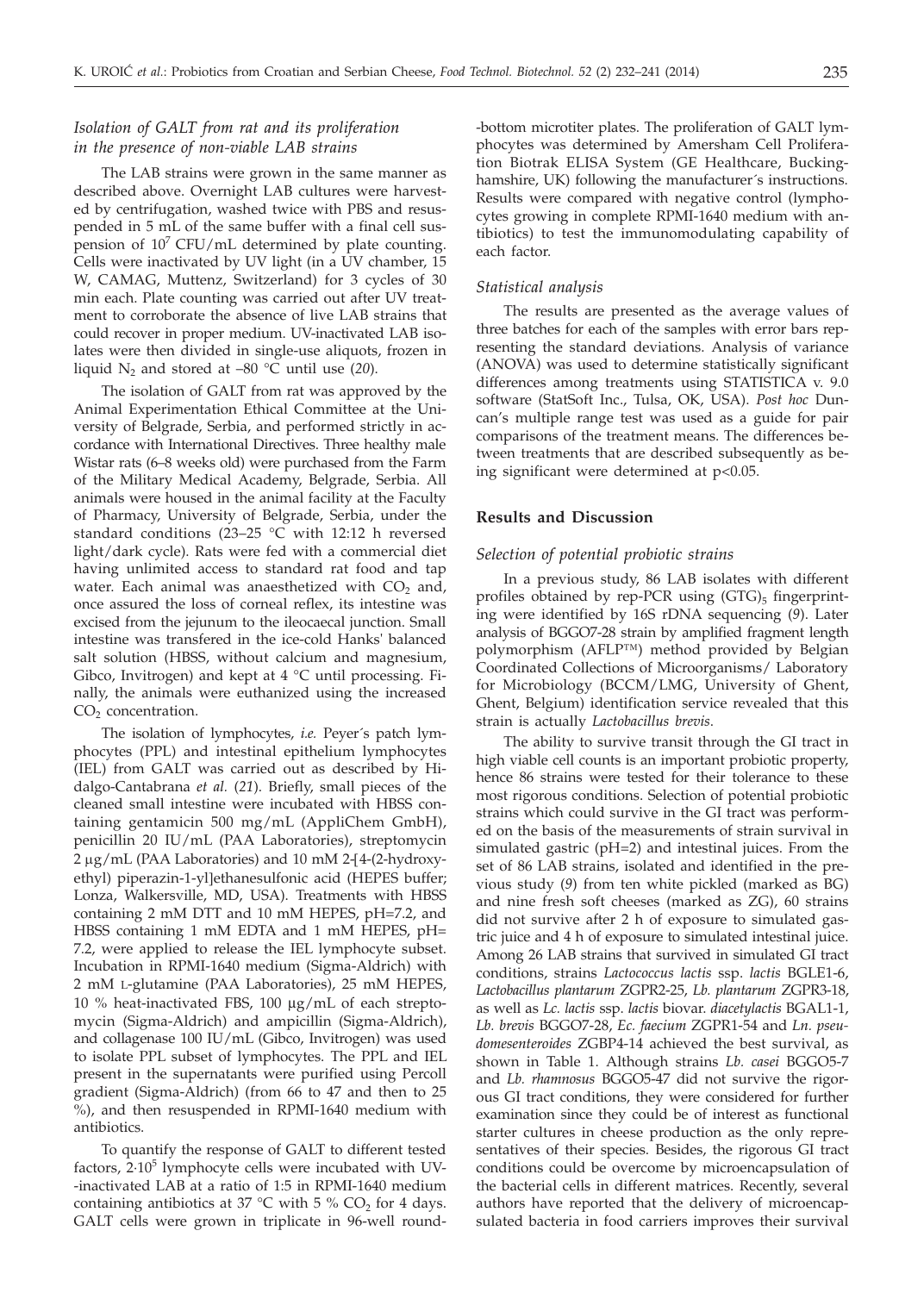|                                                      | Cell mortality/ $(\Delta$ log CFU/mL) |                                          |                       |                       |  |  |
|------------------------------------------------------|---------------------------------------|------------------------------------------|-----------------------|-----------------------|--|--|
| Strain                                               | Simulated GI tract                    | After lyophilisation with lyoprotectants |                       |                       |  |  |
|                                                      | conditions*                           | Skimmed milk                             | Inulin                | <b>FOS</b>            |  |  |
| Ec. faecium ZGPR1-54                                 | $(2.4 \pm 0.1)^c$                     | $(1.6 \pm 0.1)^{b}$                      | $(1.64 \pm 0.03)^b$   | $(1.2 \pm 0.1)^a$     |  |  |
| Lb. brevis BGGO7-28                                  | $(2.3 \pm 0.1)^c$                     | $(0.12 \pm 0.01)^a$                      | $(0.58 \pm 0.05)^c$   | $(0.41 \pm 0.04)^{b}$ |  |  |
| Lb. casei BGGO5-7                                    | $(8.7 \pm 0.1)^h$                     | $(0.02 \pm 0.03)^a$                      | $(0.53 \pm 0.07)^b$   | $(0.8 \pm 0.1)^c$     |  |  |
| Lb. plantarum BGGO5-3                                | $(4.19 \pm 0.03)^t$                   | $(0.7 \pm 0.1)^b$                        | $(0.1 \pm 0.2)^a$     | $(2.74 \pm 0.04)^c$   |  |  |
| Lb. plantarum ZGPR2-25                               | $(1.94\pm0.05)^{b}$                   | $(0.76 \pm 0.02)^{b}$                    | $(0.50 \pm 0.07)^a$   | $(1.9 \pm 0.1)^c$     |  |  |
| Lb. plantarum ZGPR3-18                               | $(1.88\pm0.05)^{b}$                   | $(1.65 \pm 0.04)^c$                      | $(0.1 \pm 0.1)^a$     | $(0.74 \pm 0.08)^{b}$ |  |  |
| Lb. rhamnosus BGGO5-47                               | $(8.8 \pm 0.1)^h$                     | $(0.30 \pm 0.06)^a$                      | $(0.75 \pm 0.04)^b$   | $(3.6 \pm 0.1)^c$     |  |  |
| Lc. lactis ssp. lactis biovar. diacetylactis BGAL1-1 | $(2.75 \pm 0.07)^d$                   | $(1.03 \pm 0.08)^c$                      | $(0.27 \pm 0.02)^{b}$ | $(0.2 \pm 0.06)^a$    |  |  |
| Lc. lactis ssp. lactis BGLE1-6                       | $(1.38 \pm 0.04)^a$                   | $(0.7 \pm 0.1)^b$                        | $(0.2 \pm 0.2)^a$     | $(0.88 \pm 0.06)^b$   |  |  |
| Lc. lactis ssp. lactis ZGBP5-9                       | $(5.4 \pm 0.3)^8$                     | $(2.13\pm0.04)^b$                        | $(2.7 \pm 0.1)^c$     | $(1.8 \pm 0.1)^a$     |  |  |
| Ln. pseudomesenteroides ZGBP4-14                     | $(3.20 \pm 0.05)^e$                   | $(1.8\pm0.1)^b$                          | $(1.14\pm0.06)^a$     | $(2.44\pm0.05)^c$     |  |  |

Table 1. Survival of autochthonous LAB strains exposed to simulated gastrointestinal (GI) tract conditions and after lyophilisation with skimmed milk, inulin and fructooligosaccharides (FOS) as lyoprotectants

\*direct transit from simulated gastric juice (pH=2, *t*=2 h) to simulated intestinal juice (0.3 % bile salts, *t*=4 h)

Values in the same column (for results obtained in simulated GI tract conditions) or row (for results obtained after lyophilisation) having different letters in superscript differ significantly (p<0.05)

ZG=LAB strains from soft cheese, BG=LAB strains from white pickled cheese

through the GI tract due to the buffering and protective effects of the food components (*22,23*). Moreover, strains *Lc. lactis* ZGBP5-9 and *Lb. plantarum* BGGO5-3 were selected for further examination due to their ability to survive GI tract conditions *in vitro* in the highest number among the same species isolated from traditional fresh and white pickled cheeses, respectively. Finally, all together 11 LAB strains were subjected to further evaluation as potential probiotic strains.

## *Antibiotic susceptibility and resistance*

An important issue during selection and evaluation of new probiotics is their safety. Therefore, characterisation of the antibiotic resistance patterns of the putative probiotic strains is obligatory in order to avoid uncontrolled spreading of the antibiotic-resistance genes among bacterial species through gene transfer (*24*). The antibiotic susceptibility of eleven LAB strains that survived in simulated GI tract conditions was examined by agar disc diffusion method to 12 different antibiotics (penicillin G, ampicillin, bacitracin, vancomycin, erythromycin, gentamicin, clindamycin, chloramphenicol, streptomycin, neomycin, tetracycline and novobiocin) (data not shown). The examined *Lactobacillus* strains together with *Ln. pseudomesenteroides* ZGBP4-14 displayed phenotypic resistance to vancomycin. This is natural intrinsic resistance to glycopeptides due to the replacement of C-terminal D-alanine by D-lactate or D-serine, which results in a decreased binding of glycopeptides (*25*).

The susceptibility of 11 selected potential probiotic strains to antibiotics was additionally checked according to LAB resistance criteria proposed for antibiotics of human and veterinary importance by the European Food Safety Authority (EFSA) (*1*). MICs of ampicillin, clindamycin, gentamicin, streptomycin, tetracycline, erythromy-

cin and vancomycin determined for each potential probiotic strain were the same or lower than the breakpoints proposed by EFSA for categorising bacteria, therefore 11 selected LAB strains could be considered as susceptible to the examined antibiotics (Table 2). Consequently, these strains were further investigated for potential probiotic properties.

## *Lyophilisation of LAB strains with lyoprotectants*

During processing and storage, probiotic cells are exposed to a number of stress factors such as extremely high or low temperatures, low pH, high osmotic pressure and high oxygen levels (*26*). In order to exert the probiotic activity in the human intestinal tract, probiotic preparations need to contain  $10^6$ – $10^8$  CFU per g of the product. Therefore, lyophilisation of the wet cell biomass was performed with skimmed milk, inulin and fructooligosaccharides (FOS) as lyoprotectants in order to obtain high viable cell counts in active dry preparations. Among 11 lyophilized LAB strains, the highest viable cell numbers of five strains: *Lc. lactis* ssp. *lactis* BGLE1-6, *Lb. plantarum* BGGO5-3, *Lb. plantarum* ZGPR2-25, *Lb. plantarum* ZGPR3-18 and *Ln. pseudomesenteroides* ZGBP4-14 were reached when inulin was used as lyoprotectant; of three strains: *Lc. lactis* ssp. *lactis* biovar. *diacetylactis* BGAL1-1, *Ec. faecium* ZGPR1-54 and *Lc. lactis* ssp. *lactis* ZGBP5-9 when FOS was used, and of another three strains: *Lb. brevis* BGGO7-28, *Lb. casei* BGGO5-7 and *Lb. rhamnosus* BGGO5-47 when skimmed milk was used as lyoprotectant (Table 1). The addition of lyoprotectants is important for bacterial cell membrane stabilisation and prevention of the irreversible damage of the cell biopolymers within the cell. Phospholipids in the cytoplasmic membrane are hydrated, and dehydration causes an increase of the van der Waals forces between carbohydrate chains,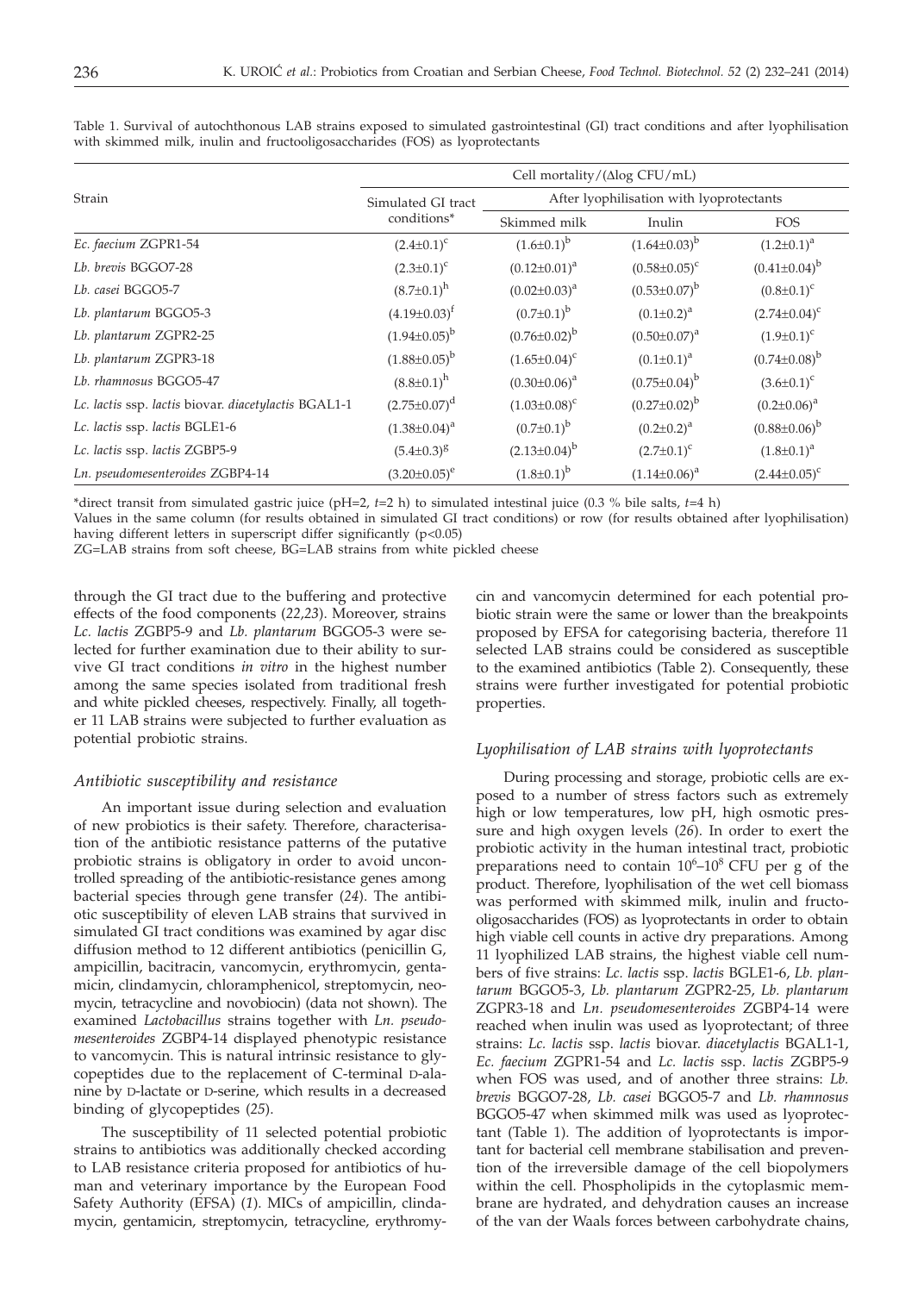| Strain                                               | $MICs/(\mu g/mL)$ |                |                |                |      |      |      |
|------------------------------------------------------|-------------------|----------------|----------------|----------------|------|------|------|
|                                                      | Amp               | DA             | <b>CN</b>      | Te             | S    | E    | Va   |
| Ec. faecium ZGPR1-54                                 | 0.5               | 0.5            | 32             | 0.03           | 128  | 2    | 0.25 |
| Lb. brevis BGGO7-28                                  | 0.15              | 0.03           | 2              | $\overline{4}$ | 64   | 0.06 | n.r. |
| Lb. casei BGGO5-7                                    | 0.015             | 0.06           | 4              | 1              | 64   | 0.06 | n.r. |
| Lb. plantarum BGGO5-3                                | 0.06              | 0.06           | 8              | 2              | n.r. | 0.25 | n.r. |
| Lb. plantarum ZGPR2-25                               | 0.25              | 1              | 8              | 4              | n.r. | 1    | n.r. |
| Lb. plantarum ZGPR3-18                               | 0.12              |                | 8              | 8              | n.r. | 1    | n.r. |
| Lb. rhamnosus BGGO5-47                               | 0.25              | 0.02           | 8              | 8              | 32   | 0.25 | n.r. |
| Lc. lactis ssp. lactis biovar. diacetylactis BGAL1-1 | 0.06              | 3              | 8              | $\overline{4}$ | 32   | 0.06 | 0.25 |
| Lc. lactis ssp. lactis BGLE1-6                       | 0.12              | $\overline{2}$ | $\overline{2}$ | $\overline{4}$ | 32   | 0.25 | 0.25 |
| Lc. lactis ssp. lactis ZGBP5-9                       | 0.06              | 0.015          | 2              | $\overline{4}$ | 32   | 0.06 | 0.25 |
| Ln. pseudomesenteroides ZGBP4-14                     | 0.03              | 0.25           | 4              | 8              | 64   | 0.12 | n.r. |

Table 2. Minimum inhibitory concentrations (MICs) of different antibiotics determined for 11 autochthonous LAB strains

n.r.=not required according to EFSA (*1*); Amp=ampicillin, DA=clindamycin, CN=gentamicin, Te=tetracycline, S=streptomycin, E=erythromycin, Va=vancomycin; ZG=LAB strains from soft cheese, BG=LAB strains from white pickled cheese

which results in cell membrane damage. According to the previous studies, the cryoprotective effect of sugar could be attributed to the formation of hydrogen bonds between phosphate groups in phospholipids and hydroxyl groups of sugars, which results in the membrane stabilisation (*27,28*). When polysaccharides are applied as lyoprotectants, interaction between polysaccharides and phospholipids greatly depends on the flexibility of the structures. For example, a fructose-based polysaccharide, such as inulin, which tends to form a random coil structure, has a more profound interaction with the membrane than levan, which tends to form a helix (*29*).

## *Bile salt hydrolase activity and cholesterol assimilation with LAB strains*

Relatively high degree of survival in the presence of bile salts in simulated small intestinal juice indicates resistance of some chosen strains to bile salts, which could be ascribed to BSH activity. BSH catalyses the deconjugation of bile salts. Free (deconjugated) bile salts have lower solubility at low pH (because deconjugation increases their p*K* values) and precipitate as a result of the fermentative metabolism of LAB (*30*). To date, BSH activity has not yet been detected in *Lactococcus* and *Leuconostoc* strains. Therefore, in this study potential activity of this enzyme was examined in chosen *Lactobacillus* and *Enterococcus* strains (Table 3). Determination of BSH activity was performed by quantification of the amount of cholic acid liberated from conjugated bile salt taurocholate added to MRS medium during 24 h of incubation of the examined strains. All strains showed low BSH activity since only 10 % and even less of taurocholate added to the growth medium was deconjugated. Simultaneously, strains were able to grow in the presence of high bile salt concentration, which indicated that some other detoxification mechanisms were included in the protection of cells from damage caused by bile salts. Namely, bile salts are detergent-like biological compounds which induce cell membrane damage, and the antimiTable 3. Growth and bile salt hydrolase activity of autochthonous LAB strains after 24 h of cultivation at 37 °C in MRS broth supplemented with 2 mg/mL of TCA

| Strain                 | $A_{620 \text{ nm}}$  | $w(TCA_{deconjugated})/\%$ |
|------------------------|-----------------------|----------------------------|
| Ec. faecium ZGPR1-54   | $(0.53 \pm 0.06)^c$   | $(8.2 \pm 0.6)^{b}$        |
| Lb. brevis BGGO7-28    | $(0.28 \pm 0.04)^d$   | $(8.5 \pm 1.2)^{b}$        |
| Lb. casei BGGO5-7      | $(0.74 \pm 0.02)^a$   | $(10.4 \pm 0.4)^a$         |
| Lb. plantarum BGGO5-3  | $(0.27 \pm 0.06)^d$   | $(10.4 \pm 0.4)^a$         |
| Lb. plantarum ZGPR2-25 | $(0.68 \pm 0.05)^{b}$ | $(7.8 \pm 0.3)^{b}$        |
| Lb. plantarum ZGPR3-18 | $(0.68 \pm 0.05)^{b}$ | $(7.0 \pm 0.9)^{bc}$       |
| Lb. rhamnosus BGGO5-47 | $(0.55 \pm 0.03)^c$   | $(10.4 \pm 2.3)^{ab}$      |

Values in the same column having different letters in superscript differ significantly (p<0.05)

TCA=sodium salt of taurocholic acid; ZG=LAB strains from soft cheese, BG=LAB strains from white pickled cheese

crobial activity of bile salts against Gram-positive bacteria is the result of dissipation of the proton-motive force. It is shown that various multidrug resistance proteins (LmrCD or CmbT) could be responsible for the increased resistance of lactococci to bile salts and that active exclusion of bile salts from cells could also play a role in the bile salt adaptation phenomenon (*31,32*). However, it is noteworthy to emphasize that BSH activity could be a mechanism responsible for the resistance of probiotic strains to bile salts, but high activity of this enzyme in probiotic strains is not desirable. Namely, deconjugated bile salts derived from conjugated bile salts are the substrates for steroid-7a-dehydroxylase enzyme, produced by some members of intestinal microbiota in the intestinal tract. Secondary bile salts, such as deoxycholate and lithocholate, resulting from deconjugated bile salt dehydroxylation, act as promoters of carcinogenic processes in the intestinal tract (*30*). Therefore, the examined strains with the obtained low BSH activity are suitable for application as probiotics.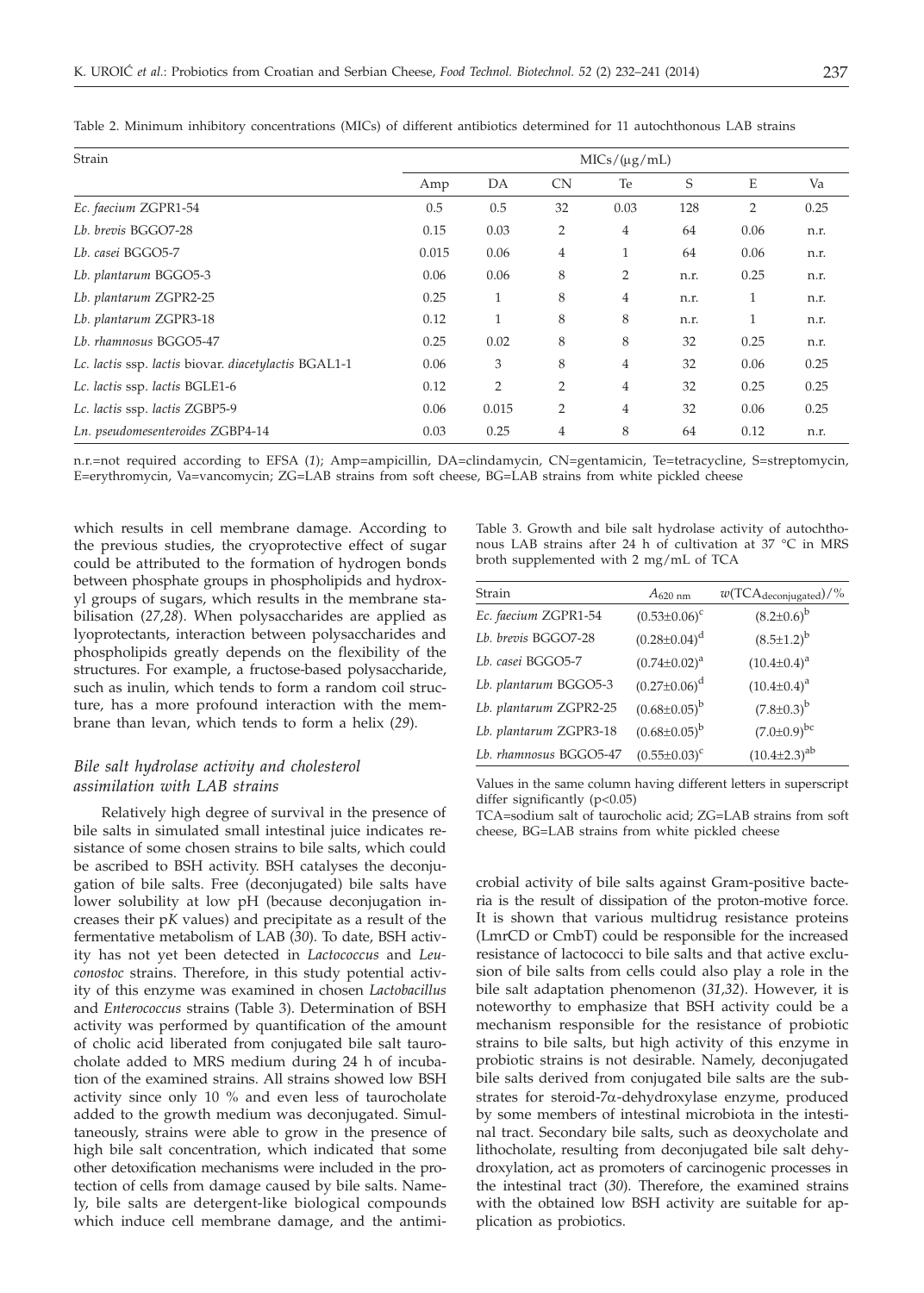Moreover, already 1 % reduction in serum cholesterol is associated with an estimated reduction of 2–3 % of the risk of coronary artery disease incidence (*33*). BSH activity of LAB can decrease cholesterol solubility and reduce its uptake from the intestine, so the ability of LAB isolates for cholesterol uptake or assimilation of and coprecipitation with bile salts was also tested. The amount of cholesterol was determined in the supernatant, in the washing buffer where the precipitated cholesterol was redissolved, and in the cell extract after cell disruption to determine its assimilation by the examined strains after 24 h of incubation in MRS containing bile salts and cholesterol (Fig. 1). Fractions of cholesterol in the growth medium after 24 h of incubation were decreased for about 20 % with all tested strains. About 10 % of cholesterol precipitated under acidic conditions, which is in correlation with the level of deconjugation of taurocholic acid. Namely, cholesterol precipitation is a result of decreased solubility of deconjugated bile salts (*30*). However, 1.27 to 24.38 % of cholesterol was recovered after disruption of cells, which indicates that cholesterol was assimilated by the examined strains. Interestingly, the best cholesterol assimilation (24.38 %) was obtained by strain *Lb. brevis* BGGO7-28, which possesses S-layer proteins on its cell surface (*34*). The possible role of S-layer proteins in cholesterol assimilation remains to be elucidated as well as the possible correlation between BSH activity and cholesterol assimilation of all tested strains.



**Fig. 1.** Percentage of cholesterol measured in supernatants, washing buffers (precipitated cholesterol) and cell extracts (assimilated cholesterol) of autochthonous LAB strains after 24 h of cultivation at 37 °C in MRS broth supplemented with 3 mg/mL of oxgall and 0.2 mg/mL of cholesterol. ZG=LAB strains from soft cheese, BG=LAB strains from white pickled cheese

## *Prebiotic assimilation with LAB strains*

The growth of 11 potential probiotic strains with different prebiotics as the only carbon source in MRS medium during 24 h of incubation was investigated (Fig. 2). The best growth of strains was achieved with mannitol as prebiotic substrate and with lactulose, with the exception of two strains: *Lc. lactis* BGAL1-1 and *Lb. rhamnosus* BGGO5-47. Interestingly, white pickled cheese isolates showed better growth on mannitol, while fresh soft cheese isolates grew better on lactulose. These data could be useful if synbiotic products, *i.e.* combination of probiotics and prebiotics, are prepared.



**Fig. 2.** Growth of autochthonous LAB strains after 24 h of incubation in MRS broth supplemented with different prebiotics instead of glucose. Control=MRS broth without glucose and prebiotics. ZG=LAB strains from soft cheese, BG=LAB strains from white pickled cheese

#### *Adhesion ability of LAB strains*

Physicochemical characteristics of the cell surface of chosen autochthonous strains play an important role in their initial interaction, which then enables specific interactions between adhesins on the bacterial cell surfaces and complementary receptors on intestinal epithelial cells (*17*).

In order to examine cell surface properties of chosen autochthonous isolates, their hydrophobicity/hydrophilicity was compared. These strains showed low to moderate hydrophobicity according to the affinity to hexane as a nonpolar solvent (Table 4). Furthermore, all tested strains revealed high affinity to chloroform, which confirmed the prevalent present basic character of LAB cell surfaces, with an exception of strain *Lb. brevis* BGGO7-28, which showed affinity to ethyl acetate, implying the acidic character of its cell surface. It should be emphasised that only this strain out of 86 tested LAB strains expresses S-layer proteins on its cell surface (*34*).

The influence of bacterial surface cell properties on the strain potential to adhere to intestinal mucosal surface was further examined. Namely, the colonisation of intestinal mucosa is an important criterion proposed by FAO/WHO guidelines for selection of strains with probiotic potential, since their health-promoting effects might be partly dependent on the persistence in the intestine and adhesion to mucosal surfaces (*35*). Using widely accepted *in vitro* models, Caco-2 and HT29-MTX cells, 11 tested strains showed higher percentage of adhesion to the Caco-2 cell line, while the adhesion ability to the HT29-MTX cell line was significantly lower (p<0.05). Possibly, the presence of the glycoprotein (mucin) layer in the HT29-MTX cell line could hinder the availability of cell receptors for LAB isolates. In particular, the highest percentages of adhesion to the Caco-2 cell line were exhibited by the strains *Lb. plantarum* BGGO5-3, *Ec. faecium* ZGPR1-54, *Lc. lactis* ssp*. lactis* ZGBP5-9 and *Lc. lactis* ssp. *lactis* biovar. *diacetylactis* BGAL1-1, while the highest percentages of adhesion to the HT29-MTX cell line were exhibited by the strains *Lb. plantarum* ZGPR3-18, *Lc. lactis* ssp*. lactis* BGLE1-6 and *Ln. pseudomesenteroides* ZGBP4-14 (Fig. 3). Interestingly, *Lb. brevis* BGGO7-28 showed similar percentage of adhesion to both cell lines.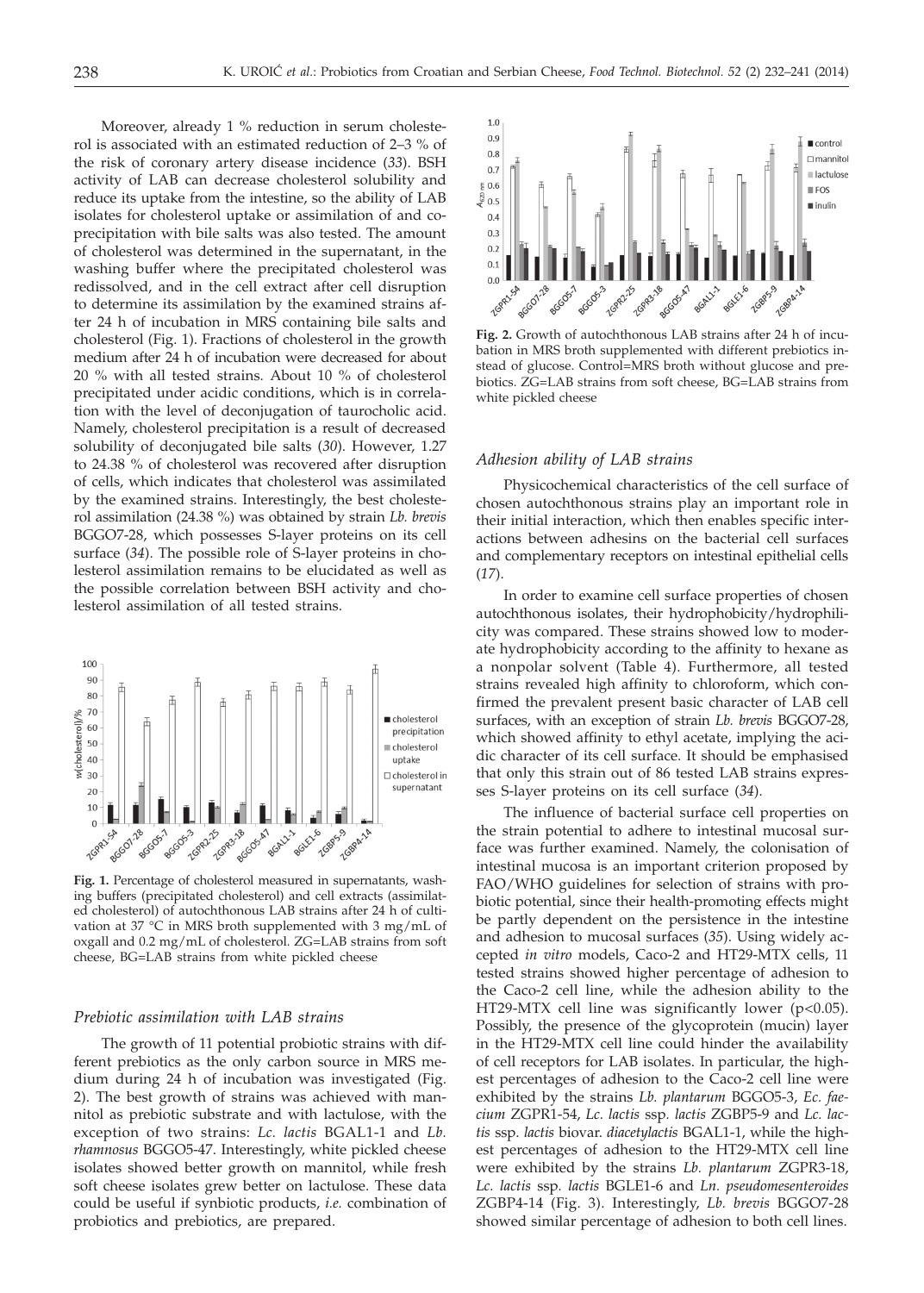| Strain                                               | $MATS/\%$            |                      |                       |  |
|------------------------------------------------------|----------------------|----------------------|-----------------------|--|
|                                                      | Hexane               | Ethyl acetate        | Chloroform            |  |
| Ec. faecium ZGPR1-54                                 | $(0.8 \pm 0.4)^8$    | $(6.8 \pm 0.5)^e$    | $(53.3 \pm 2.4)^c$    |  |
| Lb. brevis BGGO7-28                                  | $(6.8{\pm}1.0)^e$    | $(28.4 \pm 1.5)^{b}$ | $(18.8 \pm 3.1)^e$    |  |
| Lb. casei BGGO5-7                                    | $(19.6 \pm 0.4)^c$   | $(2.8 \pm 0.5)^8$    | $(65.0 \pm 3.2)^a$    |  |
| Lb. plantarum BGGO5-3                                | $(2.4 \pm 0.4)^f$    | $(12.0 \pm 1.1)^d$   | $(44.7 \pm 1.8)^d$    |  |
| Lb. plantarum ZGPR2-25                               | $(1.2 \pm 0.3)^8$    | $(4.7 \pm 0.6)^f$    | $(51.5 \pm 1.7)^c$    |  |
| Lb. plantarum ZGPR3-18                               | $(3.4 \pm 0.7)^f$    | $(3.3 \pm 0.8)^{fg}$ | $(45.9 \pm 2.5)^d$    |  |
| Lb. rhamnosus BGGO5-47                               | $(17.0 \pm 2.3)^c$   | $(6.4 \pm 0.2)^e$    | $(51.6 \pm 3.2)^c$    |  |
| Lc. lactis ssp. lactis biovar. diacetylactis BGAL1-1 | $(36.1 \pm 1.1)^{b}$ | $(31.3\pm3.8)^{b}$   | $(59.5 \pm 2.1)^b$    |  |
| Lc. lactis ssp. lactis BGLE1-6                       | $(13.0 \pm 1.2)^d$   | $(22.4 \pm 2.6)^c$   | $(48.6 \pm 2.4)^{cd}$ |  |
| Lc. lactis ssp. lactis ZGBP5-9                       | $(7.2 \pm 0.5)^e$    | $(2.2 \pm 0.1)^8$    | $(42.5 \pm 1.0)^d$    |  |
| Ln. pseudomesenteroides ZGBP4-14                     | $(47.4 \pm 3.0)^a$   | $(40.2 \pm 2.6)^a$   | $(63.6 \pm 1.4)^a$    |  |

Table 4. Adhesion ability of autochthonous LAB strains obtained by microbial adhesion to solvents (MATS) method

Values in the same column having different letters in superscript differ significantly  $(p<0.05)$ ZG=LAB strains from soft cheese, BG=LAB strains from white pickled cheese



**Fig. 3.** Adhesion of LAB strains to Caco-2 (dark grey bars) and to HT29-MTX (light grey bars) intestinal cell lines. Bars represent significant differences between Caco-2 and HT29-MTX adhesion for each strain at: \*p<0.05 and \*\*p<0.005. ZG=LAB strains from soft cheese, BG=LAB strains from white pickled cheese

## *Proliferation of GALT in the presence of UV-inactivated LAB strains*

Another important characteristic of potential probiotic candidates is the capacity to modulate the immune response of the host. In general, two main effects of probiotics on host immunity are strengthening the immunological barrier through the development of the innate and adaptive immune system, or decreasing the immune responsiveness to unbalanced inflammatory conditions. Nevertheless, it is important to emphasize that the ability for immune modulation is strain- and dose-dependent, as well as the fact that well established probiotics are not effective for all human populations (*36–39*). Hence, the capability of 11 LAB strains, inactivated by UV-radiation, to elicit immune response was tested on GALT isolated from three male rats. Unstimulated cells were used as a negative control (as 100 % of proliferation). The proliferation indices of GALT measured in the presence of the stimuli are shown in Fig. 4. Specifically, the strains *Lb. rhamnosus* BGGO5-47 (p<0.005) and BGLE1-6



**Fig. 4.** Proliferation of gut-associated lymphoid tissue (GALT) cells in the presence of UV-inactivated LAB strains. Bars represent significant differences between each strain and GALT cultures without LAB at: \*p<0.05 and \*\*p<0.005. ZG=LAB strains from soft cheese, BG=LAB strains from white pickled cheese

(p<0.05) showed the ability to increase the proliferation of GALT cells significantly, indicating the proinflammatory potential, while the strain *Lb. plantarum* ZGPR3-18 reduced the number of GALT cells in comparison with non-treated GALT cells.

According to the obtained results, among 11 autochthonous LAB isolates originating from the artisanal cheeses, the strains with the ability to elicit different immune response patterns on rat GALT are: *Lb. plantarum* ZGPR3-18, potentially involved in immunosuppressive and immune regulatory functions, and *Lb. rhamnosus* BGGO5-47 and BGLE1-6 with proinflammatory potential, suggesting the potential use of these strains in different functional foods, for example as part of mixed autochthonous starter cultures for traditional cheese production under controlled conditions. While the strain *Lb. plantarum* ZGPR3-18 could be included in the food designed for the diet of patients suffering from autoimmune disorders associated with an increased inflammatory status (allergy or inflammatory bowel disease), *Lb. rhamnosus* BGGO5-47 could have specific probiotic applications for human consumption in order to strengthen the immune system.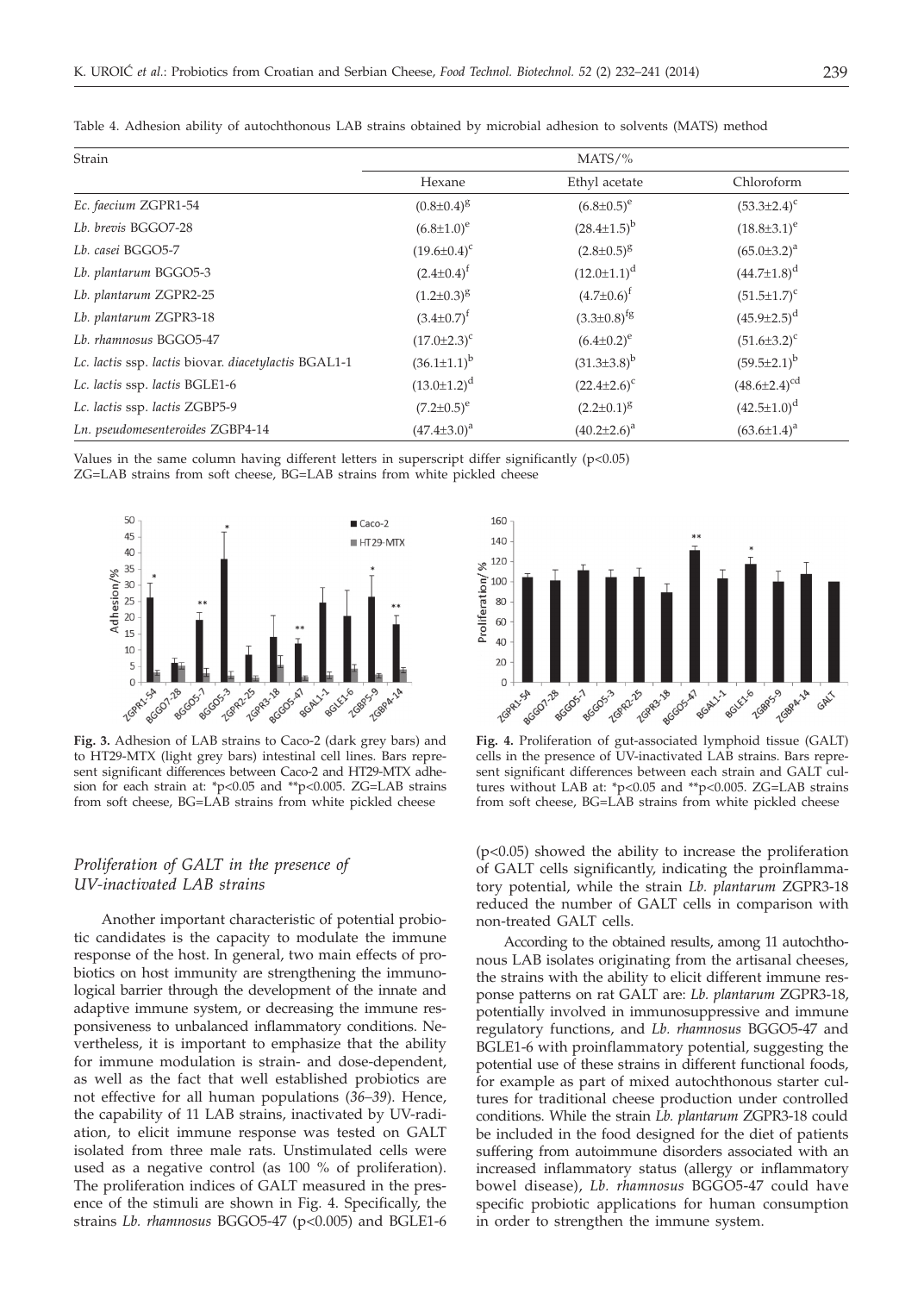### **Conclusions**

Putting all the results together, it could be concluded that the obtained *in vitro* results, although they cannot be directly extrapolated, indicate that some of the natural LAB isolates analysed in this study could have specific probiotic potential. Still, according to the FAO/ WHO criteria and EFSA recommendations, it is essential to highlight that the safety and health-promoting efficacy of such functional foods need to be demonstrated in human clinical trials.

## *Acknowledgements*

This work was funded by the SEE-ERA-NET Plus Project ERA-195/01 (PSALAB), Ministry of Science, Education and Sports of the Republic of Croatia (Project 0581990 'Probiotics, prebiotics and functional starter cultures') and the Ministry of Education, Science and Technological Development of the Republic of Serbia (grant OI 173019). T. Lesuffleur (U843, INSERM, Paris, France) is acknowledged for the kind supply of HT29-MTX cellular line.

#### **References**

- *1.* European Food Safety Authority, Guidance on the assessment of bacterial susceptibility to antimicrobials of human or veterinary importance, *EFSA J. 10* (2012) 1–10.
- 2. J. Beganović, A. Leboš Pavunc, K. Gjuračić, M. Špoljarec, J. Šušković, B. Kos, Improved sauerkraut production with probiotic strain *Lactobacillus plantarum* L4 and *Leuconostoc mesenteroides* LMG 7954, *J. Food Sci. 76* (2011) 124–129.
- 3. A. Leboš Pavunc, J. Beganović, B. Kos, K. Uroić, M. Blažić, J. Sušković, Characterization and application of autochthonous starter cultures for fresh cheese production, *Food Technol. Biotechnol. 50* (2012) 141–151.
- *4.* FAO/WHO, Probiotics in food. Health and nutritional properties and guidelines for evaluation, *FAO Food Nutr. Pap. 85* (2006).
- 5. B. Kos, J. Beganović, L. Jurašić, M. Švađumović, A. Leboš Pavunc, K. Habjanič, J. Šušković, Coculture-inducible bacteriocin biosynthesis of different probiotic strains by dairy starter culture *Lactococcus lactis*, *Mljekarstvo, 61* (2011) 273–282.
- 6. J. Beganović, B. Kos, A. Leboš Pavunc, K. Uroić, M. Jokić, J. Šušković, Traditionally produced sauerkraut as source of autochthonous functional starter cultures, *Microbiol. Res. 169* (2014) 623–632.
- *7.* L. Solieri, A. Bianchi, G. Mottolese, F. Lemmetti, P. Giudici, Tailoring the probiotic potential of non-starter *Lactobacillus* strains from ripened Parmigiano Reggiano cheese by *in vitro* screening and principal component analysis, *Food Microbiol. 38* (2014) 240–249.
- *8.* L. Topisirovic, M. Kojic, D. Fira, N. Golic, I. Strahinic, J. Lozo, Potential of lactic acid bacteria isolated from specific natural niches in food production and preservation, *Int. J. Food Microbiol. 112* (2006) 230–235.
- 9. N. Golić, N. Čadež, A. Terzić-Vidojević, H. Šuranská, J. Beganović, J. Lozo et al., Evaluation of microbial diversity in traditional white-pickled and fresh soft cheeses from mountain regions in Serbia and low laying regions in Croatia, *Int. J. Food Microbiol. 166* (2013) 294–300.
- *10.* A.C. Ouwehand, Antiallergic effects of probiotics, *J. Nutr. 137* (2007) 794–797.
- *11.* G.I. Solano-Aguilar, K. Garland Vengroski, E. Beshah, J.K. Lunney, Isolation and purification of lymphocyte subsets

from gut-associated lymphoid tissue in neonatal swine, *J. Immunol. Methods, 241* (2000) 185–199.

- 12. B. Kos, J. Šušković, J. Goreta, S. Matošić, Effect of protectors on the viability of *Lactobacillus acidophilus* M92 in simulated gastrointestinal conditions, *Food Technol. Biotechnol. 38* (2000) 121–127.
- *13.* S. Mayerhofer, K.J. Domig, C. Mair, U. Zitz, G. Huys, W. Kneifel, Comparison of broth microdilution, Etest, and agar disk diffusion methods for antimicrobial susceptibility testing of *Lactobacillus acidophilus* group members, *Appl. Environ. Microbiol. 74* (2008) 3745–3748.
- 14. J. Beganović, B. Kos, A. Leboš Pavunc, K. Habjanič, M. Ogorelec, J. Šušković, Influence of freeze-drying and microencapsulation on functionality of probiotic strains in the intestinal tract, *Proceedings of the International Scientific and Professional Conference 13th Ru`i~ka Days*, Osijek, Croatia (2011) pp. 206–218.
- 15. J. Šušković, B. Kos, S. Matošić, V. Besendorfer, The effect of the bile salts on survival and morphology of a potential probiotic strain *Lactobacillus acidophilus* M92, *World J. Microbiol. Biotechnol. 16* (2000) 673–678.
- *16.* B. Kos, Probiotic concept: *in vitro* investigation with chosen lactic acid bacteria, *PhD Thesis,* Faculty of Food Technology and Biotechnology, University of Zagreb, Zagreb, Croatia (2001) (in Croatian).
- 17. B. Kos, J. Šušković, S. Vuković, M. Šimpraga, J. Frece, S. Matošić, Adhesion and aggregation ability of probiotic strain *Lactobacillus acidophilus* M92, *J. Appl. Microbiol. 94* (2003) 981–987.
- *18.* T. Lesuffleur, N. Porchet, J.P. Aubert, D. Swallow, J.R. Gum, J.S. Kim *et al.*, Differential expression of the human mucin genes *MUC1* to *MUC5* in relation to growth and differentiation of different mucus-secreting HT-29 cell subpopulations, *J. Cell Sci. 106* (1993) 771–783.
- *19.* M. Nikolic, P. López, I. Strahinic, A. Suárez, M. Kojic, M. Fernández-García *et al.*, Characterisation of the exopolysaccharide 1 (EPS)-producing *Lactobacillus paraplantarum* BGCG11 and its non-EPS producing derivative strains as potential probiotics, *Int. J. Food Microbiol. 158* (2012) 155–162.
- *20.* P. López, D.C. Monteserín, M. Gueimonde, C.G. de los Reyes-Gavilán, A. Margolles, A. Suárez, P. Ruas-Madiedo, Exopolysaccharide-producing *Bifidobacterium* strains elicit different *in vitro* responses upon interaction with human cells, *Food Res. Int. 46* (2012) 99–107.
- *21.* C. Hidalgo-Cantabrana, M. Nikolic, P. López, A. Suárez, M. Miljkovic, M. Kojic *et al.*, Exopolysaccharide-producing *Bifidobacterium animalis* subsp. *lactis* strains and their polymers elicit different responses on immune cells from blood and gut associated lymphoid tissue, *Anaerobe*, *26* (2014) 24–30.
- *22.* R.D.C.S. Ranadheera, S.K. Baines, M.C. Adams, Importance of food in probiotic efficacy, *Food Res. Int. 43* (2010) 1–7.
- 23. A. Leboš Pavunc, J. Beganović, B. Kos, A. Buneta, S. Beluhan, J. Šušković, Influence of microencapsulation and transglutaminase on viability of probiotic strain *Lactobacillus helveticus* M92 and consistency of set yoghurt, *Int. J. Dairy Technol. 64* (2011) 254–261.
- 24. A. Leboš Pavunc, B. Kos, J. Beganović, K. Uroić, D. Bučan, J. Šušković, Antibiotic susceptibility and antimicrobial activity of autochthonous starter cultures as safety parameters for fresh cheese production, *Mljekarstvo, 63* (2013) 185–194.
- *25.* N. Toomey, D. Bolton, S. Fanning, Characterisation and transferability of antibiotic resistance genes from lactic acid bacteria isolated from Irish pork and beef abattoirs, *Res. Microbiol. 161* (2010) 127–135.
- *26.* A. Upadrasta, C. Stanton, C. Hill, G. Fitzgerald: Improving the Stress Tolerance of Probiotic Cultures: Recent Trends and Future Directions. In: *Stress Responses of Lactic Acid Bacteria*, E. Tsakalidou, K. Papadimitriou (Eds.), Springer, New York, NY, USA (2011) pp. 395–438.